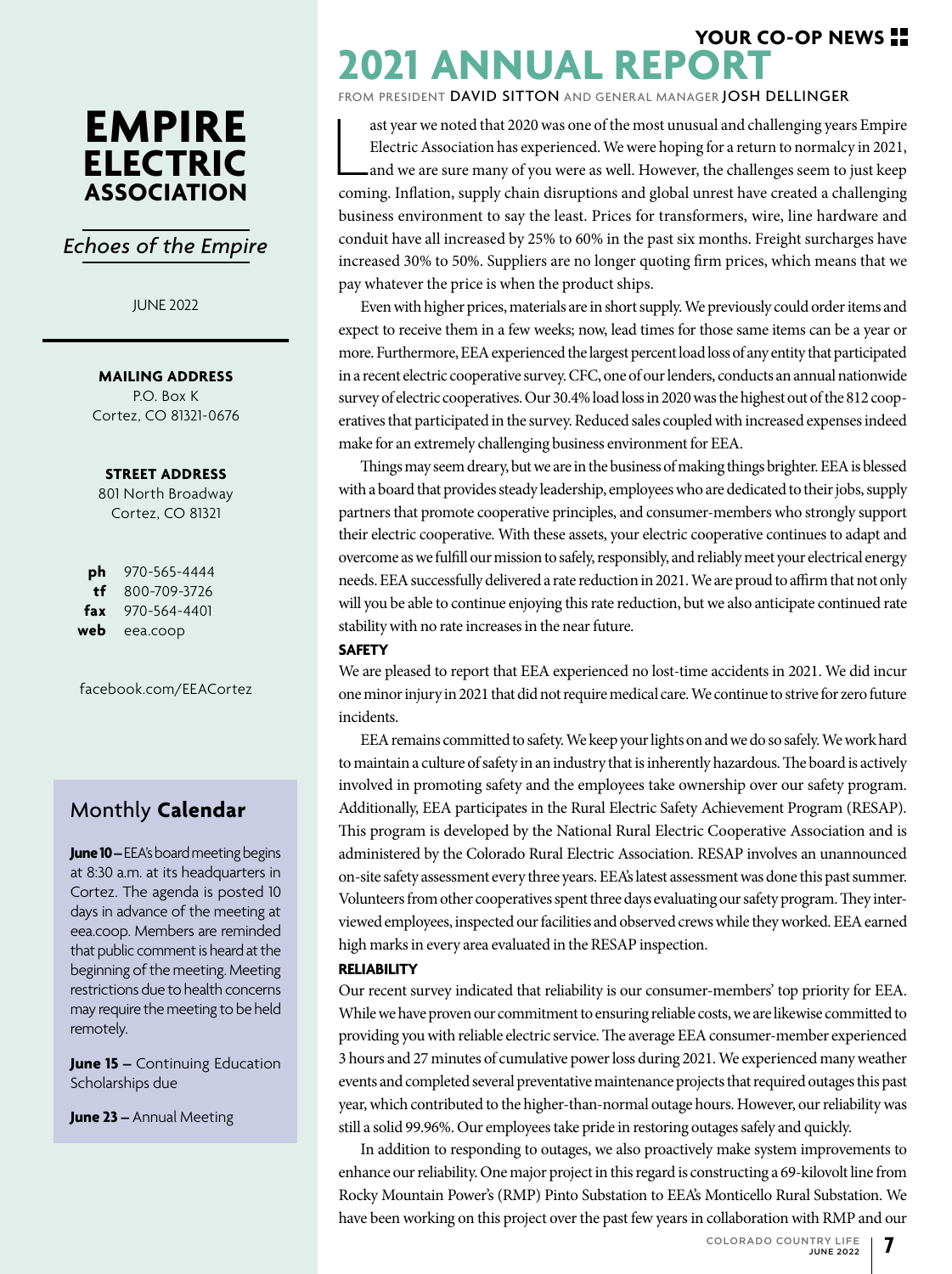### **YOUR CO-OP NEWS**

power supplier, Tri-State Generation and Transmission Association. This line will provide a back-up supply source for the Monticello area. Once finished, the line will allow Monticello to be served from Pinto should an outage occur on the primary source from Dove Creek. EEA is building the line while Tri-State and RMP are performing the work inside the substation. Construction has begun and we are on schedule to complete the project by the end of 2022.

#### **RATES**

Our recent member survey revealed that cost was the second most important concern for our consumer-members. EEA works hard to provide you with reliable power and excellent customer service at an affordable price. As previously mentioned, we were happy to provide a rate decrease in 2021. Tri-State instituted a 2% decrease last year and we passed that decrease directly on to our consumer-members. In a world of rising prices, we expect this decrease was good news for you. Additionally, we seek to calm any concerns you might have for future rate increases with the aforementioned commitment to keep rates stable. Inflation and material shortages are significantly increasing our costs. EEA has absorbed these increases by cutting costs in other areas and we will continue to shield our consumer-members from market volatility to the best of our ability.

EEA implemented a rate structure change in 2021. Previously, there was only one rate per rate class. The new rate structure provides consumer-members with options. Consumer-members can now choose from an all-energy rate and a time-of-use and demand (TOUD) rate. The all-energy rate is a traditional two-part rate with a grid access charge and an energy charge. The TOUD rate consists of a grid access charge, on-peak and off-peak energy charges, and a distribution demand charge. The rate change was designed to be revenue neutral, meaning that the new rates were designed to produce the same overall revenue for EEA as the old rates under the same conditions. Though each rate class revenue was unchanged, some members within each rate class have seen increases in their monthly bill while other have seen decreases. These changes are a manifestation of the fairness of these new rates. They ensure that each consumer-member is paying closer to their fair share while still providing everyone with greater ability to make changes and save money.

#### **ELECTRIC SYSTEM**

We added a net total of 124 services to our retail system in 2021. This corresponds to 0.7% growth, which is slightly higher than recent years. We also interconnected 70 new net-metered renewable generators and have a total of 369 net-metered services on our system. EEA purchased 412 MWH of excess generation from net-metered services in 2021.

EEA's three solar projects continue to move forward. The 2.2-megawatt Totten Lake Solar project is scheduled to be completed by the end of 2022. The 5-MW Montezuma Solar and 2-MW Rocky Ford Solar projects are scheduled for completion in early 2023. These projects are expected to provide downward rate pressure for our consumer-members.

#### **FINANCIALS**

EEA ended 2021 in a strong financial position. Revenue was down

for the second year in a row, but purchased power expenses, which account for over 70% of our total expenses, were down as well. We ended the year with an operating margin of \$483,999 and a total margin of \$3,173,669. Our financial performance met all the board's established financial goals.

#### **COMMUNITY INVOLVEMENT AND MEMBER SERVICES**

EEA continued its long tradition of contributing significant funds to the communities we serve in 2021. We donated nearly \$160,000 to community causes, including over \$60,000 for scholarships. We also returned over \$2.8 million in capital credits last year, bringing our grand total of returned capital credits to over \$37 million. Additionally, we partnered with Tri-State to provide approximately \$225,000 of energy efficiency rebates to our consumer-members in 2021.

EEA completed a major software conversion in 2021. Overall, the conversion went well. The transition was seamless for most consumer-members, but there were a few hiccups that affected a small percentage of folks. We appreciated your patience as we worked through those issues. Our new system has already provided EEA with greater functionality and will result in long-term cost savings. Additionally, consumer-members now have easy access to more information about their usage history and more robust analytics tools available online through SmartHub. You can access SmartHub through EEA's website at eea.coop or by using the SmartHub app on mobile devices.

#### **POWER SUPPLY**

Tri-State continues to focus on rate reduction. As noted above, Tri-State instituted a 2% rate decrease in 2021. It set a goal in 2020 to reduce rates by 8% by 2023. That was an ambitious goal when it was originally set and reaching it has become even more challenging in our current high inflation business environment. We remain hopeful that Tri-State will continue to find ways to reduce overall costs even as material costs increase.

Tri-State's Contract Termination Payment (CTP) docket continues to work through the Federal Energy Regulatory Commission (FERC) process. This is an important issue for all Tri-State members. FERC's decision will determine how contract termination payments will be calculated for members who want to leave Tri-State. If the CTP is too low, then remaining Tri-State members will have to pick up additional costs that are left by the departing member. We have submitted comments to FERC expressing our support for a methodology that ensures remaining members remain unharmed if a member departs. We will continue to monitor the case and participate as necessary.

#### **THANK YOU**

2021 marked EEA's 82nd year in business. We have overcome challenges in the past and we are equipped to navigate the future. We never take for granted the faith and trust you place in us to keep the lights on and keep rates affordable. Whatever challenges come our way, EEA remains committed to safely, responsibly and reliably meeting your electrical energy needs.

Thank you all for your continued support for your electric cooperative.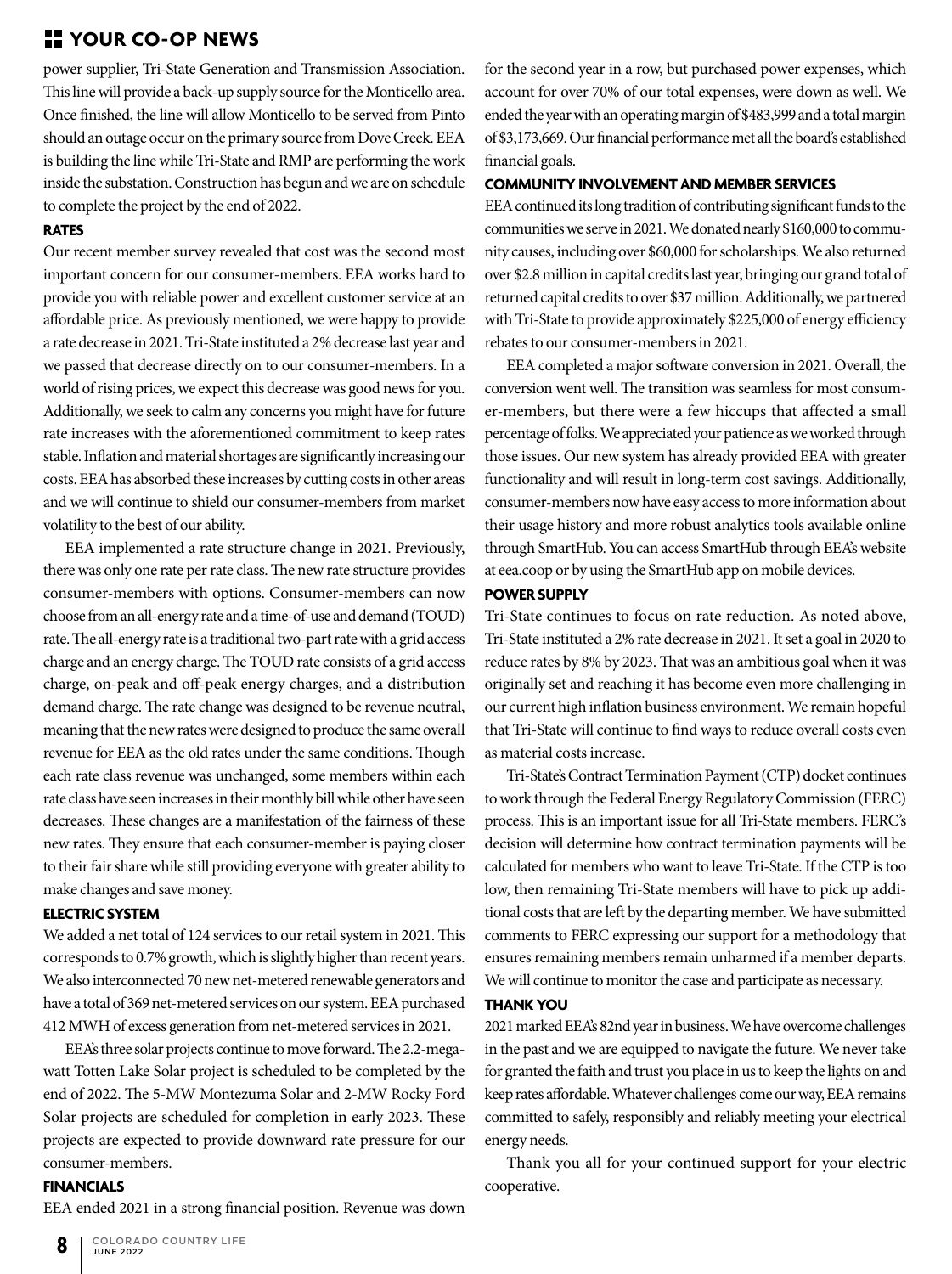### **YOUR CO-OP NEWS**

# EMPIRE ELECTRIC ASSOCIATION BOARD DISTRICTS MAP



## The Annual Meeting of the Members of **Empire Electric Association, Inc.**

## Thursday, June 23, 2022

**EEA's Engineering & Operations Center** 23999 Road L.4, Cortez.

Registration begins at 4:30 pm Meeting starts at 5:30 pm

Members who attend will get a \$10 credit on their electric bill.





DISTRICT 1: JERRY FETTERMAN, SECRETARY TREASURER



DISTRICT 2: ROBERT BARRY



DISTRICT 3: AUDRA FAHRION



DISTRICT 4: NORMAN BUTLER



DISTRICT 5: KENT LINDSAY, VICE PRESIDENT



DISTRICT 6: DAVID SITTON, PRESIDENT



**9** COLORADO COUNTRY LIFE JUNE 2022 DISTRICT 7: LARRY ARCHIBEQUE